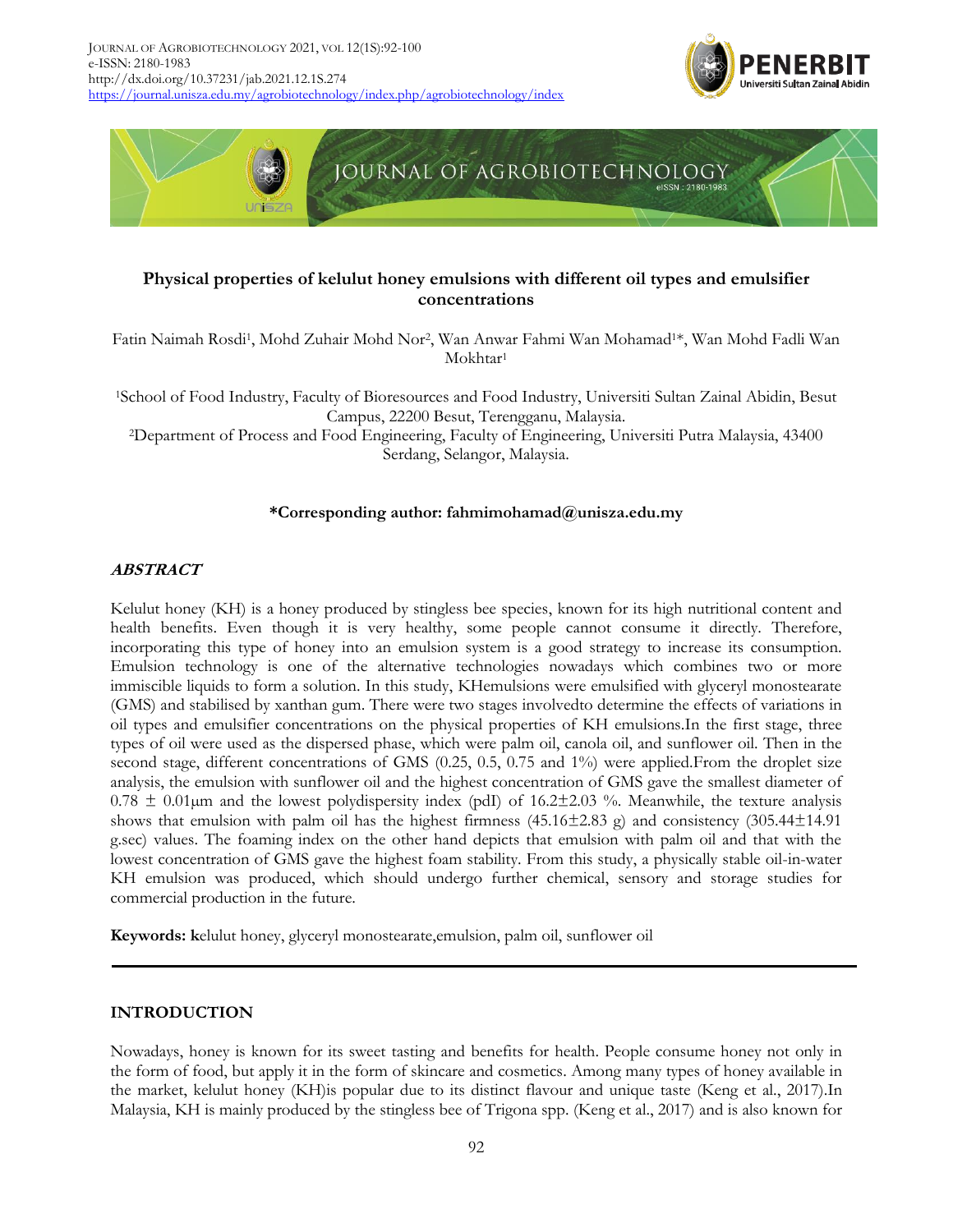its nutritional properties. KH has a higher content of polyphenol than any other kind of honey (Ranneh et al., 2018). In a comparative study between KH and Tualang honey, it was revealed that KH has higher amount of protein and ash compared to Tualang honey (Ranneh et al., 2018).However, KH is more diluted and has a special sour-like taste and smell, which some people do not prefer to consume it regularly(Rashid et al., 2019). Therefore in this study, KH was incorporated in an emulsion system to increase its consumption, while stabilising the easily oxidised food thus extending its shelflife.This emulsion can be classified as an oil-in-water (O/W) emulsion as the oil was dispersed in kelulut honey (KH) dissolved in water (aqueous phase).

Emulsion technology is one of the stabilization strategies appliedwidely in many fields especially in food. Emulsion is a dispersion of one liquid into the second immiscible liquid in the form of fine droplets (Narsimhan & Wang, 2008). Some of its applications in the food products are cream, mayonnaise, butter, and even chocolate spread (Said et al., 2019). The formation of emulsions depends on various factors such as the composition, processing and storage conditions. In an oil-in-water emulsion, where the oil phase is dispersed in the aqueous continuous phase, the type of oil and the emulsifier concentration used are among the important factors to consider. Emulsifiers act as stabilizers that have both a hydrophobic tail (non-polar) and a hydrophilic head (polar), which will attach the immiscible liquids e.g. oil and water, and form stable emulsions (Wan Mohamad et al., 2017).

Producing a physically stable emulsion system is the first step to producing a commercial product, therefore in this study, the effects of different types of oil and concentrations of GMS on the physical properties of KH emulsions were determined, such as the size of particles, polydispersity index, stability of emulsions, and texture. There were two stages involved to determine the most stable emulsions. In the first stage, three types of oil (palm oil, canola oil, and sunflower oil) were used as the oil phase. The oil that produced the most physically stable emulsion was then chosen for the next stage, where the concentration of glyceryl monostearate (GMS) as an emulsifier was varied.

# **MATERIALS AND METHODS**

# **Material**

In this study, three types of oil (palm oil, sunflower oil and canola oil), kelulut honey (KH), distilled water, glyceryl monostearate (GMS) and xanthan gum (XG) were used. Palm oil was purchased from a local supermarket in Besut while canola and sunflower oil were purchased from a food ingredient store in Jerteh. KH were bought from a local kelulut farm in Besut. GMS and XG were readily available in UniSZA laboratory.

# **Preparation of Kelulut Honey Emulsions**

A stand homogenizer (D-500 Homogenizer, Wiggen Hauser, Berlin, Germany) was used to prepare the emulsions at speed 10000-29000min<sup>-1</sup>. Formulations used in Stage 1 and 2 are summarised in Table 1 and 2 respectively. Firstly, the solution of XG and GMS were prepared by diluting with distilled water. The solution of XG and GMS, remaining water and KH were mixed together as aqueous phase using homogenizer about 2 minutes until well mixed. The oil was slowly mixed into the aqueous phase. The solution was then homogenised together for about 2 minutes per 100ml emulsion. The final emulsion samples were immediately analysed for their physical properties.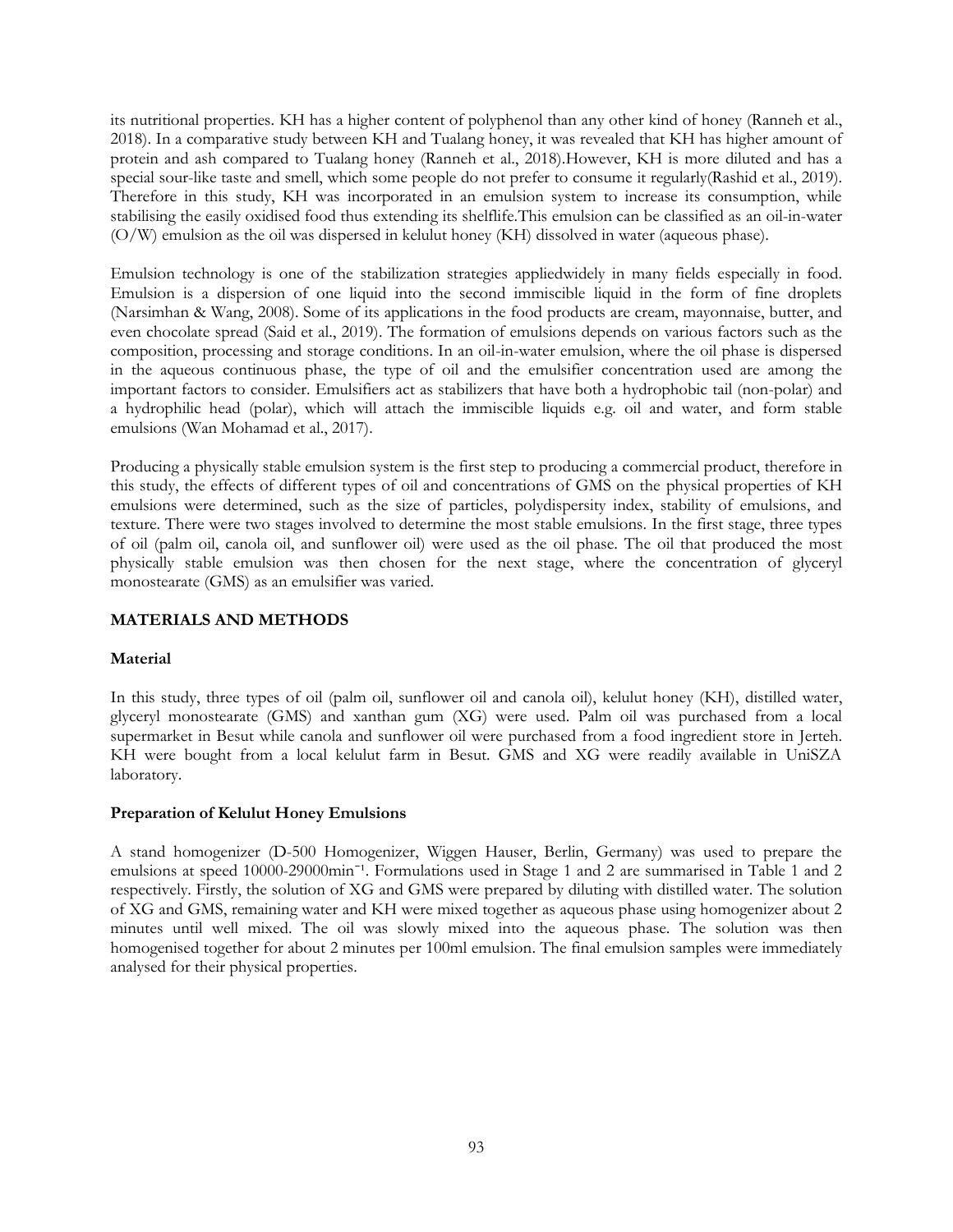| Ingredients          | Sample A | Sample B | Sample C                 |  |
|----------------------|----------|----------|--------------------------|--|
| Palm oil             | 20%      |          | $\qquad \qquad$          |  |
| Sunflower oil        | ۰        | 20%      | $\overline{\phantom{a}}$ |  |
| Canola oil           | -        | -        | 20%                      |  |
| Distilled water      | 73.75%   | 73.75%   | 73.75%                   |  |
| <b>GMS</b>           | $0.75\%$ | 0.75%    | 0.75%                    |  |
| XG                   | $0.5\%$  | $0.5\%$  | $0.5\%$                  |  |
| <b>Kelulut Honey</b> | $5\%$    | $5\%$    | $5\%$                    |  |

**Table 1.** List of ingredients and formulations of kelulut honey emulsions in Stage 1.

**Table 2.**List of ingredients and formulations of kelulut honey emulsions in Stage 2.

| Ingredients          | Sample D | Sample E | Sample F |
|----------------------|----------|----------|----------|
| Sunflower oil        | 20%      | 20%      | 20%      |
| Water                | 74.25%   | 74%      | $73.5\%$ |
| <b>GMS</b>           | $0.25\%$ | $0.5\%$  | $1\%$    |
| XG                   | $0.5\%$  | $0.5\%$  | $0.5\%$  |
| <b>Kelulut Honey</b> | $5\%$    | $5\%$    | $5\%$    |

### **Droplet Size Analysis**

The diameter, distribution and polydispersity index (pdI) of oil droplets in KH emulsions in this study were analysed using a zeta sizer (Litesizer 500 Anton Paar, Austria) at a fixed detector angle of 90° (Zhang et al., 2016). Emulsions were diluted in 200 ml of distilled water. The refractive index used for this analysis was based on the type of oil used and the material absorption coefficient used was 1.3300. All measurements were made in triplicate and conducted at 25°C.

# **Texture Analysis**

Texture analysis of KH emulsions were performed using a Texture Analyzer TA.XT Plus (Stable Micro Systems, Cardiff, UK) in compression test mode. The test was carried out using a cylindrical probe P/35, 35mm diameter cylinder aluminium probe. The characteristics of texture (firmness and consistency) were analysed (Gilbert et al., 2013).

# **Foaming Index**

The freeze-thaw method for creaming index analysis by (Hong et al., 2018) was modified into foaming stability analysis in this study. Each emulsion sample was poured into a test tube to the height of 10 cm,then sealed with aluminium foil and stored. All samples were assessed using a freeze-thaw method (-10°C for 15 h / 90°C for 10 min). After storing the samples according to the set temperature and time, the changes in the height of the samples in the test tube were observed.

# **Statistical Analysis**

Statistical analysis was performed by using the software of Statistic Package for Social Science (SPSS) to analyse data. All measurements were performed in triplicate and results were expressed as mean  $\pm$  standard deviation (SD). The analysis used was the Analysis of Variance (ANOVA) to compare different groups and a value of  $p < 0.05$  is considered statistically significant (Li & Xiang, 2019).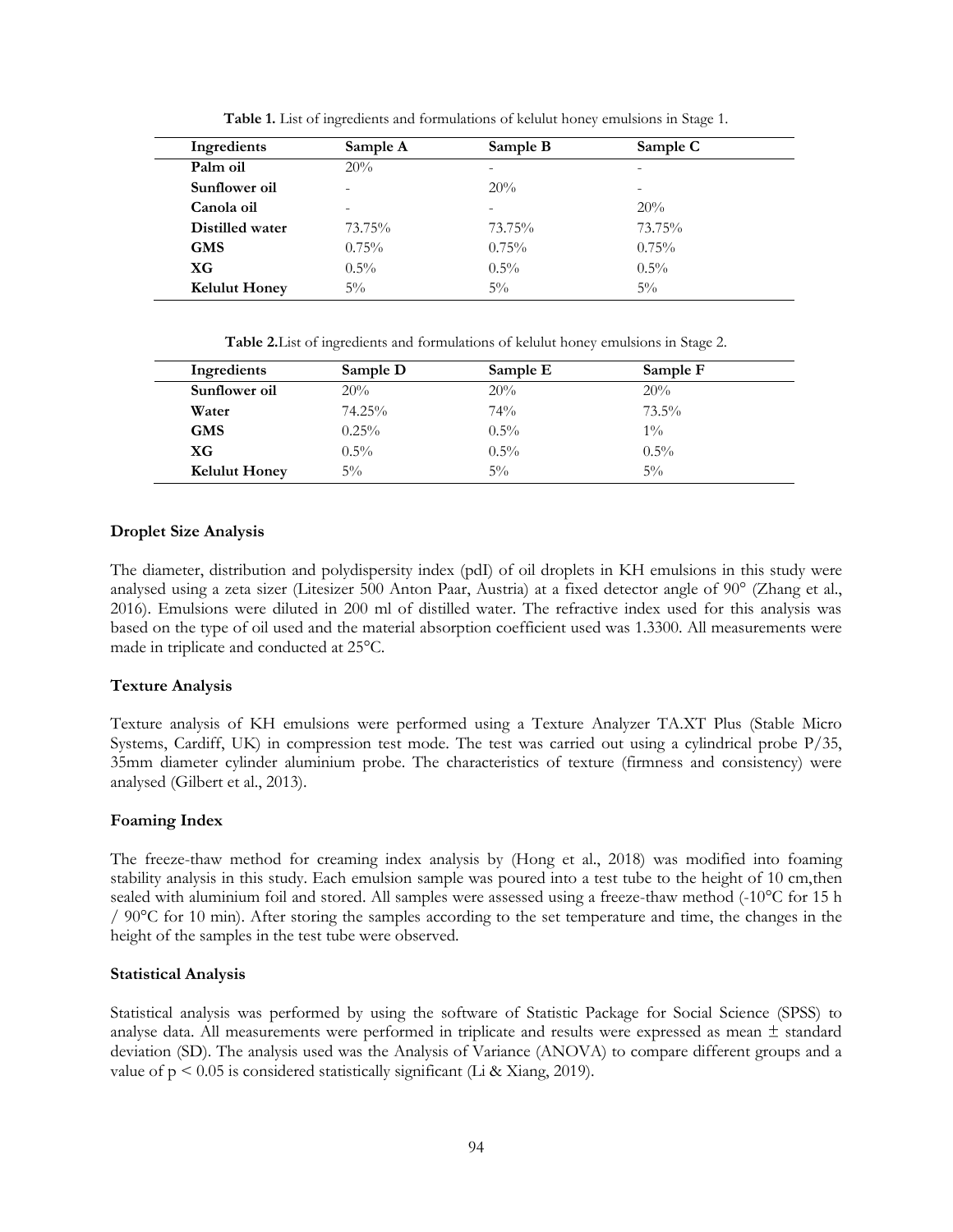### **RESULTS AND DISCUSSION**

#### **Stage 1: Effects of varying the oils types on the physical properties of kelulut honey emulsions**

In Stage 1, three types of oils were used (palm oil, canola oil and sunflower oil) as the dispersed phase of emulsions to differentiate the physical properties of the KH emulsions.Table 3 shows the results of the droplet size (µm), polydispersity index, pdI (%), firmness (g), consistency (g.sec) and foaming index (cm) of the KH emulsions varied in oil types.

| Oil type               | Palm oil                        | Canola oil                     | Sunflower oil                 |
|------------------------|---------------------------------|--------------------------------|-------------------------------|
| Droplet size $(\mu m)$ | $2.84 \pm 0.4^{\circ}$          | $1.71 \pm 0.42^b$              | $0.97 \pm 0.01$ <sup>c</sup>  |
| pdI $(\%)$             | $29.97 \pm 1.46^a$              | $28.55 \pm 0.21$ <sup>a</sup>  | $28.8 \pm 6.36^{\circ}$       |
| Firmness $(g)$         | $45.16 \pm 2.83$ <sup>a</sup>   | $27.68 \pm 0.81$ <sup>b</sup>  | $26.81 \pm 0.76$ <sup>b</sup> |
| Consistency (g.sec)    | $305.44 \pm 14.91$ <sup>a</sup> | $179.83 \pm 5.08$ <sup>b</sup> | $174.75 \pm 4.33^b$           |
| Foaming index (cm)     | $7.87 \pm 0.38$ <sup>b</sup>    | $9.47 \pm 0.15^{\circ}$        | $9.13 \pm 0.12^a$             |

**Table 3.**Physical properties of kelulut honey emulsions with different oil types.

Each value is expressed as mean  $\pm$  standard deviation (n=3).

<sup>a-c</sup>means with the same superscript letter in a row do not differ significantly ( $p < 0.05$ ).

#### *Effects on droplet size and polydispersity index (pdI)*

The average means of droplet size in Table 3 shows that KH emulsion with the sunflower oil had the smallest droplet size of  $0.97\pm0.01$  µm while the emulsion with palm oil had the biggestdroplet size of  $2.84\pm0.4$  µm. For this droplet size analysis, there were significant differences (p<0.05) between the three samples with different oil types. Smaller droplet size of the emulsions indicates more stable emulsions. Based on the results, the smaller droplet of KHemulsions with sunflower oil means that sunflower oil can easily disperse in the aqueous phase. Referring to Table 4, this might be due to the sunflower oil having the lowest viscositycompared to the other two oils (Siddique et al., 2010). This is consistent with study by Wooster, Golding and Sanguansri(2008) who compared the droplet breakup in emulsions with peanut oil and hexadecane.Oil viscosity is influenced by its molecular structure and decreases with the unsaturation of fatty acids (polyunsaturated, PUFA and monounsaturated, MUFA) (Yalcin, Toker and Dogan, 2012). The palm oil on the other hand has the highest viscosity with the lowest content of PUFA and highest saturated fatty acid (SFA).

**Table 4.** Melting point and fatty acid compositions of oils(Siddique et al., 2010)

| Oil type             |                | Palm oil | Canola oil | Sunflower oil |
|----------------------|----------------|----------|------------|---------------|
| Viscosity (mPa.s) at | $23^{\circ}C$  | 79.7     | 67.1       | 62.0          |
|                      | $33^{\circ}$ C | 63.2     | 53.1       | 44.0          |
|                      | $43^{\circ}$ C | 36.7     | 32.4       | 30.3          |
| SFA $(%)$            |                | 52       | 7          | 11            |
| MUFA $(%)$           |                | 38       | 58         | 20            |
| PUFA $(%)$           |                | 10       | 35         | 69            |

SFA: Saturated fatty acid, MUFA: Monounsaturated fatty acid, PUFA: Polyunsaturated fatty acid

Polydispersity index (pdI) is a parameter used to define the size range of the lipidic nanocarriersystems with respect to particlesize distribution characterization. The term "polydispersity" (or "dispersity" asrecommended by IUPAC) is used to denote the non-uniformity degree of particle size distributions, therefore itbasically represents the distribution of size populations within a sample. The value of pdI ranges from 0% for a perfectly uniform particle size, to 100% for multiple particle size populations within a highly polydispersed sample(Kowalska et al., 2020).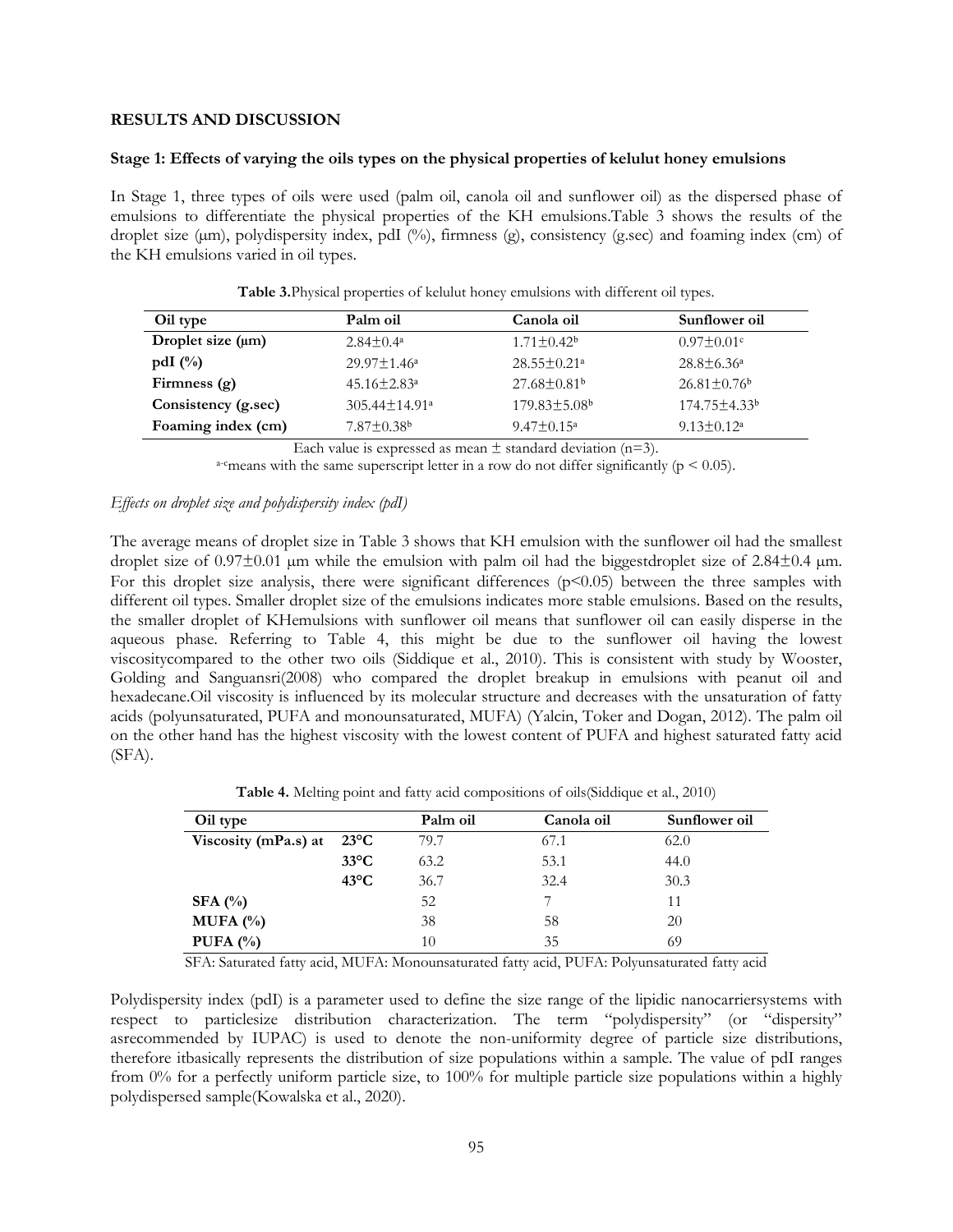Figure 1 depicts the plots of particle size distribution of KH emulsions varied in oil types. It is obvious that the particle size of the sample with palm oil was more widely distributed, compared to that with canola and sunflower oils. Based on Table 3 however, KH emulsion with palm oil recorded the highest pdI value of 29.97±1.46%, while the one with canola oil recorded the lowest pdI of 28.55±0.21%. However, there were no significant differences at  $(p<0.05)$  between the pdI of the three samples. In pharmaceutical applications using lipid-based carriers, a pdI of 30% and below is acceptable and considered as a homogenous population of oil droplets(Danaei et al., 2018).



**Figure 1.** Particle size distribution of kelulut honey emulsions varied in oil types: a) palm oil, b) canola oil and c) sunflower oil.

#### *Effects on texture*

Compression test was run on the three emulsion samples with different oil types to measure the force needed to shear the emulsions texture. The firmness (g) and consistency (g.sec) reading were recorded.Table 3 showsthat palm oil has recorded the significantly highest value of firmness (45.16±2.83 g),indicating that the sample needsthe highest force to shear its texture, compared to the other two samples. On the other hand, the KH emulsion with palm oil depicted the highest consistency (305.44±14.91 g.sec),which were significantly different (p<0.05) compared to the other two samples. The highest in consistency gives the most viscous and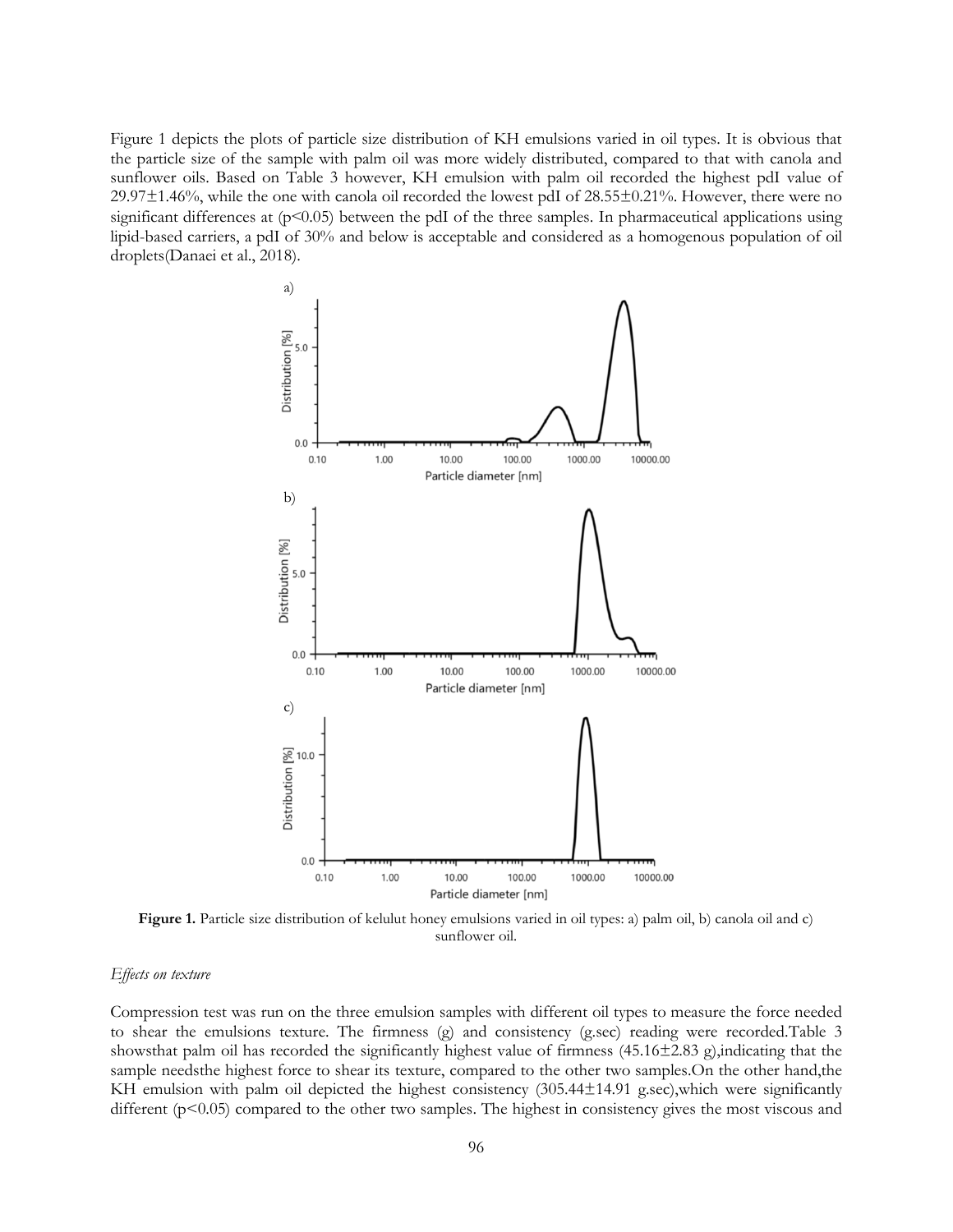thickest texture of emulsion sample.Palm oil is known for its high content of palmitic acid which is saturated fats. The high amount of saturated fats in palm oil causesits emulsionto be firm, compact and dense in texture.

### *Effects on foaming index*

Table 3 also depicts the average height of every sample after undergoing intense cooling and heating to destabilise its emulsion structure.

The sample with palm oil has recorded the significantly lowest height of 7.87±0.38 cm compared to the other two samples. This shows that the emulsion with palm oil has the largest decrease in height from the original 10 cm height. Thedecrease in volume of emulsions may be caused bythe foam formed inside the test tube of each sample evaporates during heating at 90ºC. Since the palm oil is more hydrophobic than the sunflower and canola oils, the emulsion particles are large enough to touch both surfaces of the thin liquid film between a pair of bubbles, causing the Laplace pressure in the film adjacent to the extraneous particle to become positive.As a result,the liquid flows away from the particle and breaks contact with the particle, thus leading to film rupture (Dickinson, 2010).

### **Stage 2: Effects of varying emulsifier concentrations on physical properties of kelulut honey emulsions with sunflower oil**

In Stage 2 of this study, the sunflower oil was applied as the dispersed phase of KH emulsions varied in emulsifier (GMS) concentrations.The sunflower oil was chosen due to its KH emulsion depicting the smallest droplet sizein Stage 1.Four different concentrations of GMS emulsifier (0.25, 0.5, 0.75 and 1%) were applied in order to determine the most stable KH emulsion.

Table 5 shows the results of the droplet size  $(\mu m)$ , polydispersity index, pdI  $(\%)$ , firmness  $(g)$ , consistency (g.sec) and foaming index (cm) of the KH emulsions varied in GMS concentrations.

| <b>GMS</b>          |                            |                                |                                 |                             |
|---------------------|----------------------------|--------------------------------|---------------------------------|-----------------------------|
| concentration       | 0.25                       | 0.50                           | 0.75                            | 1.00                        |
| $(w/w\%)$           |                            |                                |                                 |                             |
| Droplet size (µm)   | $1.20 \pm 0.05^{\text{a}}$ | $1.00 \pm 0.02^b$              | $0.97 \pm 0.01b$                | $0.78 \pm 0.09$ °           |
| pdI $(\%)$          | $24.6 \pm 2.55^{\circ}$    | $24.9 \pm 0.71$ <sup>a</sup>   | $28.8 \pm 6.36^a$               | $16.2 \pm 2.03^b$           |
| Firmness(g)         | $25.22 \pm 0.46$ °         | $27.75 \pm 0.94$ <sup>ab</sup> | $26.81 \pm 0.76$ <sup>bc</sup>  | $28.97 \pm 1.44^a$          |
| Consistency (g.sec) | $164.38 \pm 3.43^b$        | $179.02 \pm 5.44^a$            | $174.75 \pm 4.33$ <sup>ab</sup> | $185.83 \pm 9.15^{\circ}$   |
| Height (cm)         | $9.97 \pm 0.06^{\circ}$    | $9.77 \pm 0.12^b$              | $9.13 \pm 0.12$ <sup>c</sup>    | $9.1 \pm 0.10$ <sup>c</sup> |

**Table 5.**Physical properties of kelulut honey emulsions with sunflower oil at different emulsifier (GMS) concentrations.

Each value is expressed as mean  $\pm$  standard deviation (n=3).

<sup>a-c</sup>means with the same superscript letter in a row do not differ significantly ( $p \le 0.05$ ).

#### *Effects on droplet size and polydispersity (pdI) index*

Based on Table 5, it shows that the KH emulsion with  $1\%$  (w/w) GMShad the smallest droplet sizeof  $0.78\pm0.09$  µm, while that with  $0.25\%$  (w/w) GMS had the biggest droplet size of  $1.20\pm0.05$  µm. Therefore the higher the emulsifier concentration, the smaller the droplet size of the emulsion.

It has been reported thatdifferent ratios or concentrations of emulsifier used to stabilise an emulsion could alter the viscosity, droplet size and stability of the emulsion(Ilia Anisa & Nour, 2010). The concentration of emulsifier plays an important role in determining how small the average size of particles is. Since emulsifiermolecules form a monolayer at the internal surface of the two phases, it is important that the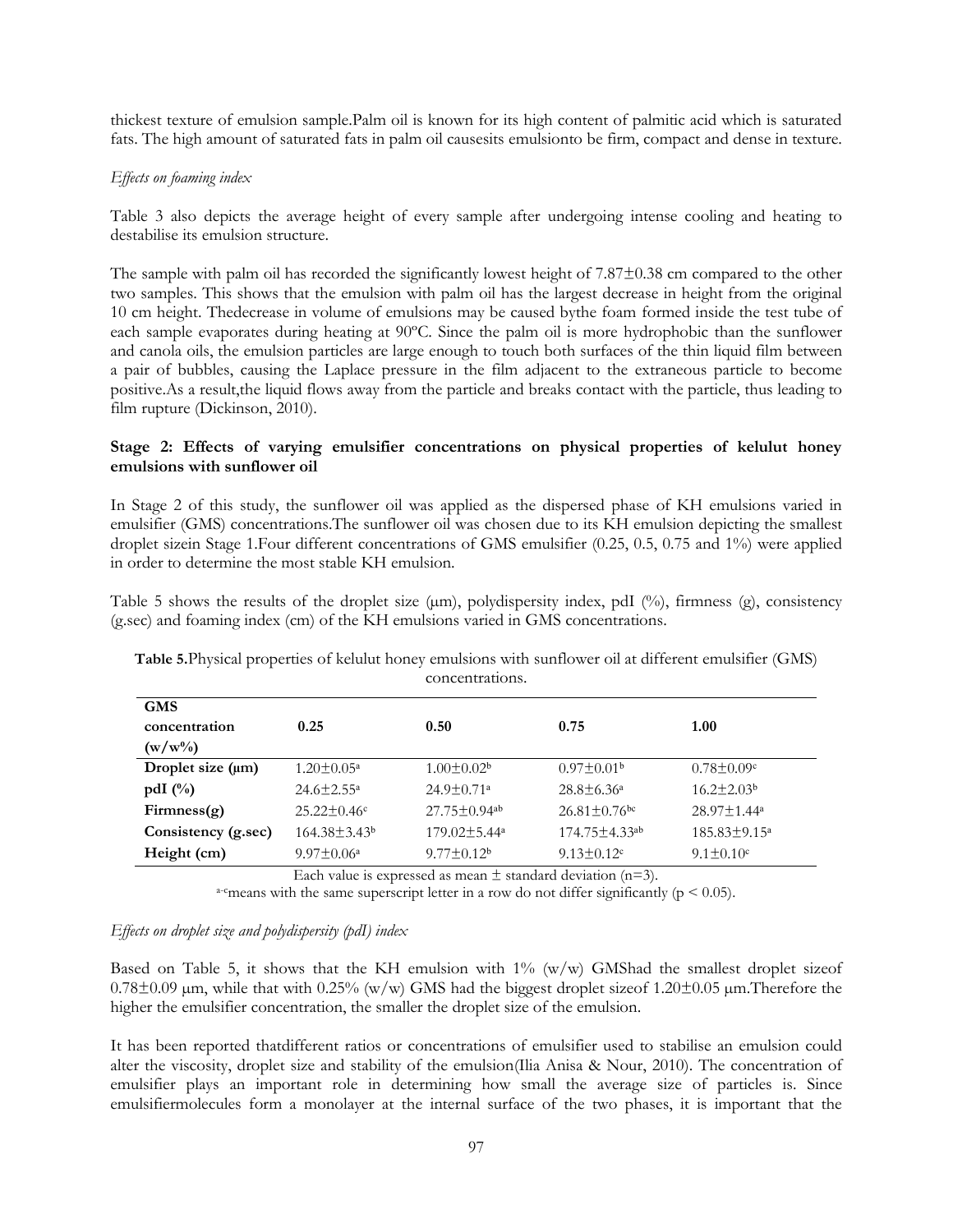complete surface of each oil droplet is "covered" by the emulsifier molecules so the emulsion will be more stable(Masucci, 2017). Insufficient of emulsifier concentration can cause the instability phenomenon like coalescence to occur. The result shows that the oil had the best ability to disperse with aqueous phase in the presence of 1% (w/w) GMS. There are significant differences ( $p$ <0.05) of droplet size between all the KH emulsion samples, except for that with  $0.5$  and  $0.75\%$  (w/w) GMS, which show no significant difference in their droplet sizes.

Based on the values of pdI in Table 5, there were no significant differences between the samples with 0.25, 0.5 and 0.75% (w/w) GMS, but the emulsion with the highest GMS concentration of  $1\%$  (w/w) gave the significantly lowest pdI value  $(p<0.05)$ , indicating better homogeneity and uniformity of its oil droplets. The plots of particle size distribution of all samples varied in GMS concentration were similar, as depicted by Figure 1 (c).

#### *Effects on texture*

The results of the sample firmness in Table 5 show that  $1\%$  (w/w) GMS gavethe highest value of 28.97 $\pm$ 1.44 g, denoting that more force is needed to shear the emulsion. The same sample depicts the highest consistency valueof 185.83 g.sec, in comparison with the other samples.

The highest firmness and consistency values resulted in the sample having the thickest and most viscous texture. This is due to the high concentration of GMS molecules thatsurround the oil droplets and protect the structure of the emulsion. At  $p<0.05$  of firmness and consistency, the KH emulsion with 0.25% (w/w) GMS gave the lowest values, giving the least thick and viscous texture of sample.

# *Effects on foaming index*

Based on the foaming index in Table 5, the results show that emulsion with  $1\%$  (w/w) GMS concentration recorded the lowest value of 9.1±0.10 cm. This shows that the sample had the highest reductionin height from its initial height.

Among the four samples, the KH emulsion with 1 and 0.75% (w/w) shows no significant difference ( $p<0.05$ ) in the foaming index, while there were significant difference between emulsions with 0.25 and 0.5% (w/w)GMS to the other two concentrations. GMS is considered as a low molecular weight surfactant and foaming agent. Surfactants usually form a compact adsorbed layer with the low interfacial tension (Wilde, 2000). The lowest concentration of GMS at 0.25% (w/w)was actually enough to reduce the surface tension between the liquids, thus increasing the stability of the large interfacial area related with emulsion.Dickinson(2010) has stated that the high free energy of the gas–liquid interface leads to the inherent instability of foam. The interface is stabilised through the GibbsMarangoni mechanism, which depends on rapid diffusion of molecules along the interface when surface tension gradients occur due to deformations. During diffusion, the low amount of GMS can drag along some of the continuous phase, causing the drainage of liquid from the films to slow down, hence increasing the foam stability (Van Kempen et al., 2014).

# **CONCLUSION**

In conclusion, the kelulut honey emulsions varied in oil types and glyceryl monostearate (GMS) concentrations in this study showed different physical properties. Emulsions that have the smallest droplet size were the emulsions with sunflower oil and that with the highest  $(1\% \text{ w/w})$  concentration of GMS. The smallest droplet size means the oil droplets can easily disperse in the continuous phase. For polydispersity index, there was no significant different  $(p<0.05)$  between the samples with different oil types while polydispersity index of emulsion with varying GMS concentration shows it fluctuates alternately with increasing concentrations. For texture properties, emulsions with palm oil and that with the highest  $(1\% \text{ w/w})$ concentration of GMS were significantly high in firmness and viscosity compared to other samples. Besides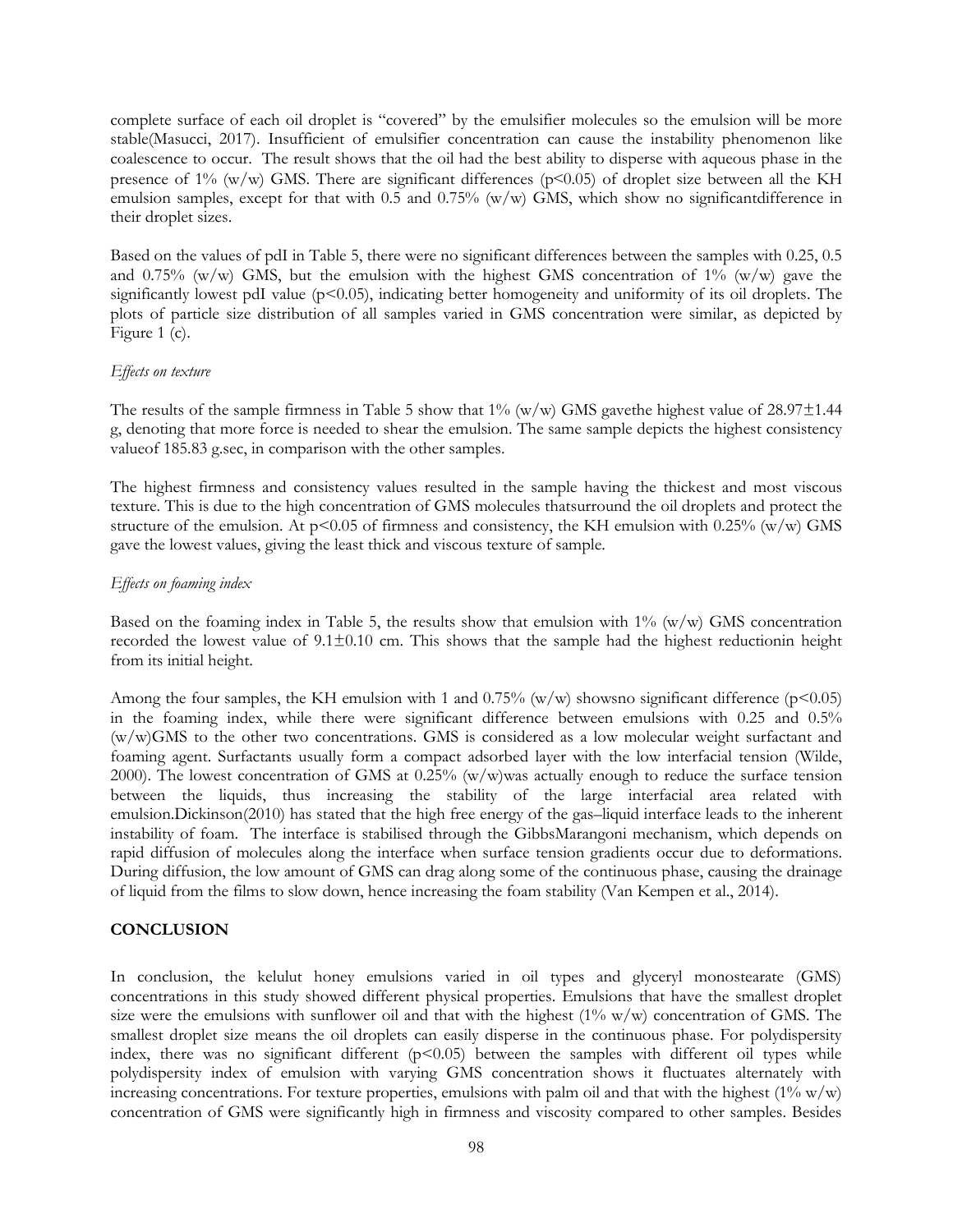that, the emulsion with palm oil was significantly higher in the foaming index  $(p<0.05)$  in comparison with the emulsions containing the other two oil types. Meanwhile, the emulsion with the lowest GMS concentration at 0.25% (w/w) gave the highest foaming index ( $p<0.05$ ) indicating good forming stability. Production of a physically stable kelulut honey emulsion will hopefully preserve the nutritional content of kelulut honey while giving an alternative way to consume it. The emulsion samples nevertheless need to undergo sensory evaluation, chemical analyses and storage studies before being commercialised at a larger scale.

#### **ACKNOWLEDGMENTS**

We would like to thank all the laboratory staffs of Faculty of Bioresources and Food Industry UniSZA for their guidance and assistance.

#### **REFERENCES**

- Danaei, M., Dehghankhold, S. A., Hasanzadeh, D.F., Javanmard, R., Dokhani, A., Khorasani, S. and Mozafari, M. R. (2018). Impact of particle size and polydispersity index on the clinical applications of lipidic nanocarrier systems.*Pharmaceitics, 10*(57), 1-1[7.https://doi.org/10.3390/pharmaceutics10020057](https://doi.org/10.3390/pharmaceutics10020057)
- Dickinson, E. (2010). Food emulsions and foams: Stabilization by particles. *Current Opinion in Colloid and Interface Science*, *15*(1–2), 40–49. https://doi.org/10.1016/j.cocis.2009.11.001
- Gilbert, L., Picard, C., Savary, G., & Grisel, M. (2013). Rheological and textural characterization of cosmetic emulsions containing natural and synthetic polymers: Relationships between both data. *Colloids and Surfaces A: Physicochemical and Engineering Aspects*, *421*, 150–163. https://doi.org/10.1016/j.colsurfa.2013.01.003
- Hong, I. K., Kim, S. I., & Lee, S. B. (2018). Effects of HLB value on oil-in-water emulsions: Droplet size, rheological behavior, zeta-potential, and creaming index. *Journal of Industrial and Engineering Chemistry*, *67*, 123–131. https://doi.org/10.1016/j.jiec.2018.06.022
- Ilia Anisa, A. N., & Nour, A. H. (2010). Affect of viscosity and droplet diameter on water-in-oil (w/o) emulsions: An experimental study. *World Academy of Science, Engineering and Technology*, *62*(November 2015), 691–694. https://doi.org/10.5281/zenodo.1328970
- Keng, C. B., Haron, H., Abdul Talib, R., & Subramaniam, P. (2017). Physical Properties, Antioxidant Content and Anti-Oxidative Activities of Malaysian Stingless Kelulut (Trigona spp.) Honey. *Journal of Agricultural Science*, *9*(13), 32. https://doi.org/10.5539/jas.v9n13p32
- Kowalska, M., Krztoń-Maziopa, A., Babut, M., & Mitrosz, P. (2020). Rheological and physical analysis of oilwater emulsion based on enzymatic structured fat. *Rheologica Acta*, *59*(10), 717–726. https://doi.org/10.1007/s00397-020-01232-6
- Li, Y., & Xiang, D. (2019). Stability of oil-in-water emulsions performed by ultrasound power or high-pressure homogenization. *PLoS ONE*, *14*(3), 1–14. https://doi.org/10.1371/journal.pone.0213189
- Masucci, L. C. (2017). *Emulsion stability basics*. https://www.processingmagazine.com/mixing-blending-sizereduction/article/15586907/emulsion-stability-basics (Accessible July 2021)
- Mattie. (n.d.). *Fat and Oil Melt Point Temperatures*. http://www.veganbaking.net/articles/tools/fat-and-oil-meltpoint-temperatures (Acessible July 2021)